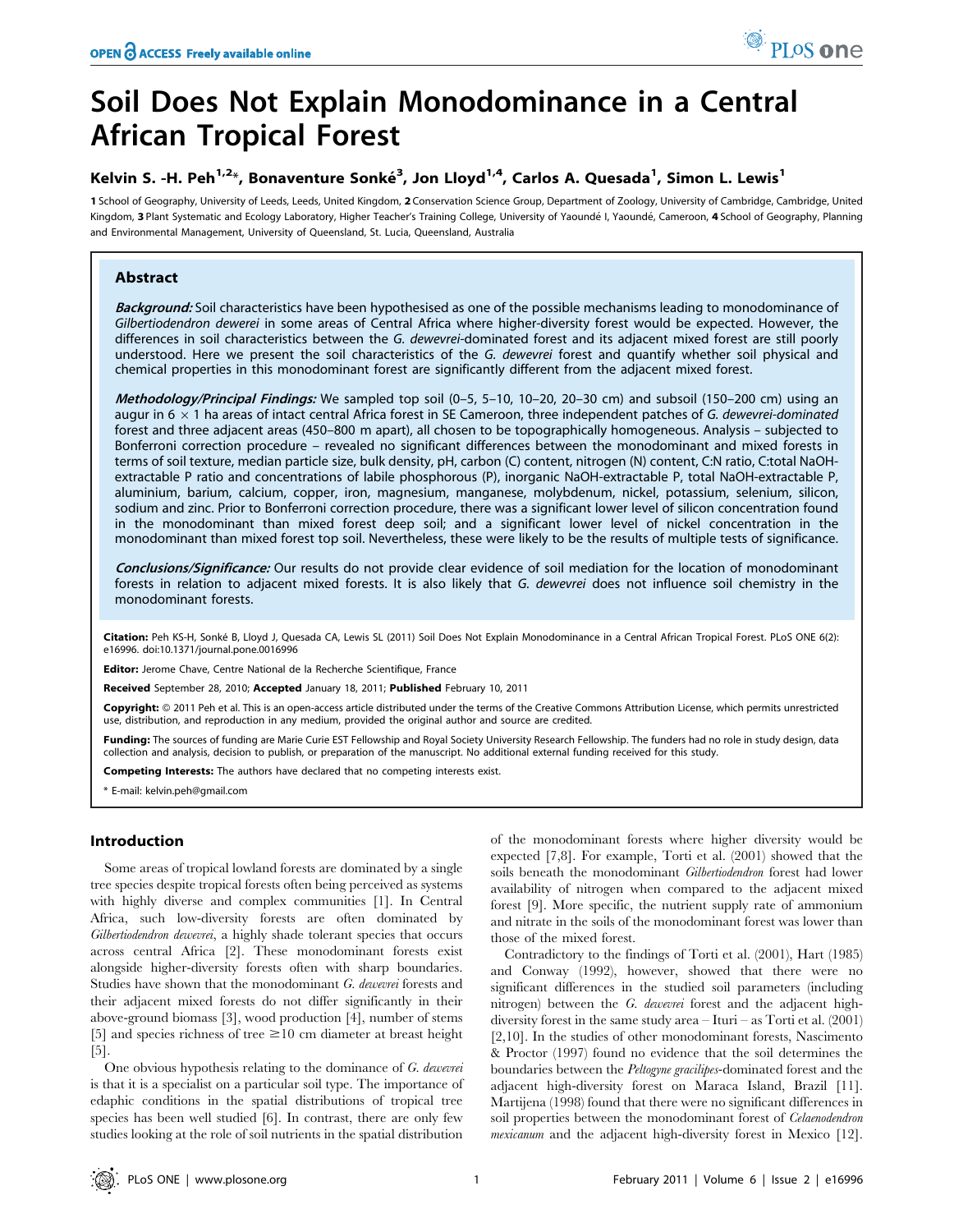Similarly, Henkel (2003) had the same findings (i.e. no edaphic difference) for the *Dicymbe corymbosa* system in Guyana [13].

Instead of the soils as the determinant of vegetation types in a landscape, Tilman (1982) predicts that tree species may alter the composition of soil nutrients when the nutrients are limiting [14] (resource-ratio hypothesis; but see Powers et al. 2004 [15]). Indeed, some studies have demonstrated that vegetation can modify the soil environments and thus drive the difference in soils in temperate forests [16] or agroforestry plantations in the tropics [17]. In a study investigating the phenomenon of monodominance, Torti et al. (2001) proposed that in the G. dewevrei forests, having low nutrient turnover is one of the prerequisites to achieve monodominance [9]. One way to achieve the slowing of nutrient turnover is by producing poor-quality leaf litter that is slow to decompose. The resulting slow rate of nutrient turnover might lower the nutrient availability to plants and in turn affect the survival of some species in the G. dewevrei forests. Torti et al. (2001) found that the leaf litters of G. dewevrei in the G. dewevrei forests tended to accumulate to a mass of three times more than that of the high-diversity forests at Ituri, [9]. Concomitant with litter accumulation is a lower rate of decomposition in the G. dewevrei forests in which leaf litter decomposed two to three times slower in the monodominant forests than in the high-diversity forests [9]. Given the large amount of litterfall accumulated on the ground of the G. dewevrei forests, and their slow decomposition rates of the leaf litters, it follows that these litters may release a lower concentration of nutrients into the soils, perhaps changing the soil properties of these forests.

In this study, we investigated the physical and chemical soil properties from the G. dewevrei forests (hereafter called the monodominant forests) and the adjacent high-diversity forests (hereafter called the mixed forests) contiguous with the main block of the Congo Basin forest block, in Dja Faunal Reserve, South East Cameroon, to test whether there are differences in soil properties between the two forest types. This study investigated if the micronutrient levels are different between these two forest types in Africa. We suggest that the association between soil properties and the occurrence of the G. dewevrei forests remain equivocal and worth further investigation in our study area of the same forest type dominated by G. dewevrei approximately 1000 km from Ituri. Potential differences in soil properties between the two forest types may explain the distributions of G. dewevrei within Central African forest, and potentially explain some differences in ecosystem functioning such as net primary productivity differences between the two forest types. Here we investigate if the availability of nutrients for G. dewevrei uptake was different in comparison to the adjacent high-diversity forests.

#### Materials and Methods

#### Study Area

Our study was conducted at the Dja Faunal Reserve (hereafter called Dja), located between  $2^{\circ}49' - 3^{\circ}23'N$  and  $12^{\circ}25' - 13^{\circ}35'E$ in south-eastern Cameroon (Fig. 1). The reserve was established in 1950 and is one of the largest protected rain forest areas in Africa [18]. The reserve covers an area of 526000 ha, which consists of lowland moist evergreen tropical forests at an elevation between 400–800 m [18]. About two-third of the reserve's perimeter is demarcated by the Dja River, forming a natural boundary. Only the south-east part of the reserve is not being encircled by the Dja River. Such inaccessibility due to the natural barrier offers the reserve protection from large-scale human disturbance. The Dja River flows in an anti-clockwise direction around the reserve and eventually empties into the Sangha River in the Republic of Congo [19]. Within the reserve, there is a complex hydrological network (Fig. 1). The nearby towns are Lomié (situated at 5 km to the east of the reserve), Bengbis (about 10 km to the northwest) and Messamena (about 45 km to the north) [19].

The climate of the reserve is of equatorial. Based on the meteorological data collected from three locations near the reserve (Akonolinga [2°56'N, 11°57'E], Sangmélima [3°47'N, 12°15'E] and Lomié  $[3^{\circ}09'N, 13^{\circ}37'E]$  between 1979 and 2008, the multiannual mean annual rainfall is 1441 mm, 1575 mm and 1520 mm (average value  $= 1512$  mm), respectively. The average monthly rainfall ranges from 18 mm in December and January to 268 mm in October. The climate is characterized by two wet seasons with rainfall peaks in May (average monthly rainfall: 191 mm) and October (average monthly rainfall: 268 mm). The two dry periods are July–August (113–122 mm) and December– February (18–27 mm). The maximum average monthly temperature in the reserve is  $25.8^{\circ}$ C in February, and minimum average monthly temperature is  $23.6^{\circ}$ C in October.

Crystalline metamorphic rocks, comprising schists, gneisses and quartzite, from Precambrian origin form the underlying substratum of the reserve [18]. Soils of the region are often described as clayey and poor in nutrients [18]. Although a recent study by van Gemerden (2003) suggests that lowland rain forests in southern Cameroon may have experienced historical anthropogenic disturbances [20], the reserve has no evidence of major recent human-induced disturbance (e.g., logging, clearance). The vegetation in the reserve has a main canopy of 30–40 m with tree emergents rising to 60 m [18]. Sonké (2004) recorded at least 372 tree species with diameter at breast height (dbh)  $\geq 10$  cm [21]. The predominance of Euphorbiaceae (18% of all recorded species) in the reserve is a characteristic commonly shared by African tropical forests elsewhere [21]. There are about 58 species that form the basic flora composition of the canopy in the reserve [18]. Large naturally-occurring monodominant patches of G. dewevrei occur within the mixed forest throughout the reserve. Although the size of these monodominant forest patches in the reserve is not known, G. dewevrei often extensively dominates on the plateau of central Africa [9]. The common tree species in the mixed forests include: Anonidium mannii, Carapa procera, Petersianthus macrocarpus, Polyalthia suaveolens and Tabernaemontana crassa [21]. Besides the monodominant G. dewevrei forest and the mixed forest, there is also swamp vegetation characterized mainly by genera Eremospatha, Laccosperma, Oncocalamus and Raphia [21].

The reserve harbours important populations of mammals, including elephants and lowland gorillas [22], and birds [23]. At least 78 species of mammals and 320 species of birds are recorded in the reserve [19]. Communities of nomadic hunter-gatherer Baka indigenous people inhabit the reserve, alongside a small number of sedentary Badjoué, Bantou, Boulou, Fang and Nzimé people who engage in subsistence agriculture near the edges of the reserve [19].

#### Soil Sampling

Soil was collected from three monodominant forests and their adjacent mixed forests within 100 m  $\times$ 100 m (1 ha) plot surveys. All three plots in Gilbertiodendron forest were located in independent Gilbertiodendron patches identified using satellite images. The locations of the Gilbertiodendron patches were at least 4 km apart from each other. For each monodominant forest plot, a corresponding plot was also established in the adjacent mixedspecies forest for comparative purposes. The three mixed forest plots were 452 m, 505 m and 818 m away from their Gilbertiodendron-dominated counterparts. In total, six 1 ha plots were demarcated.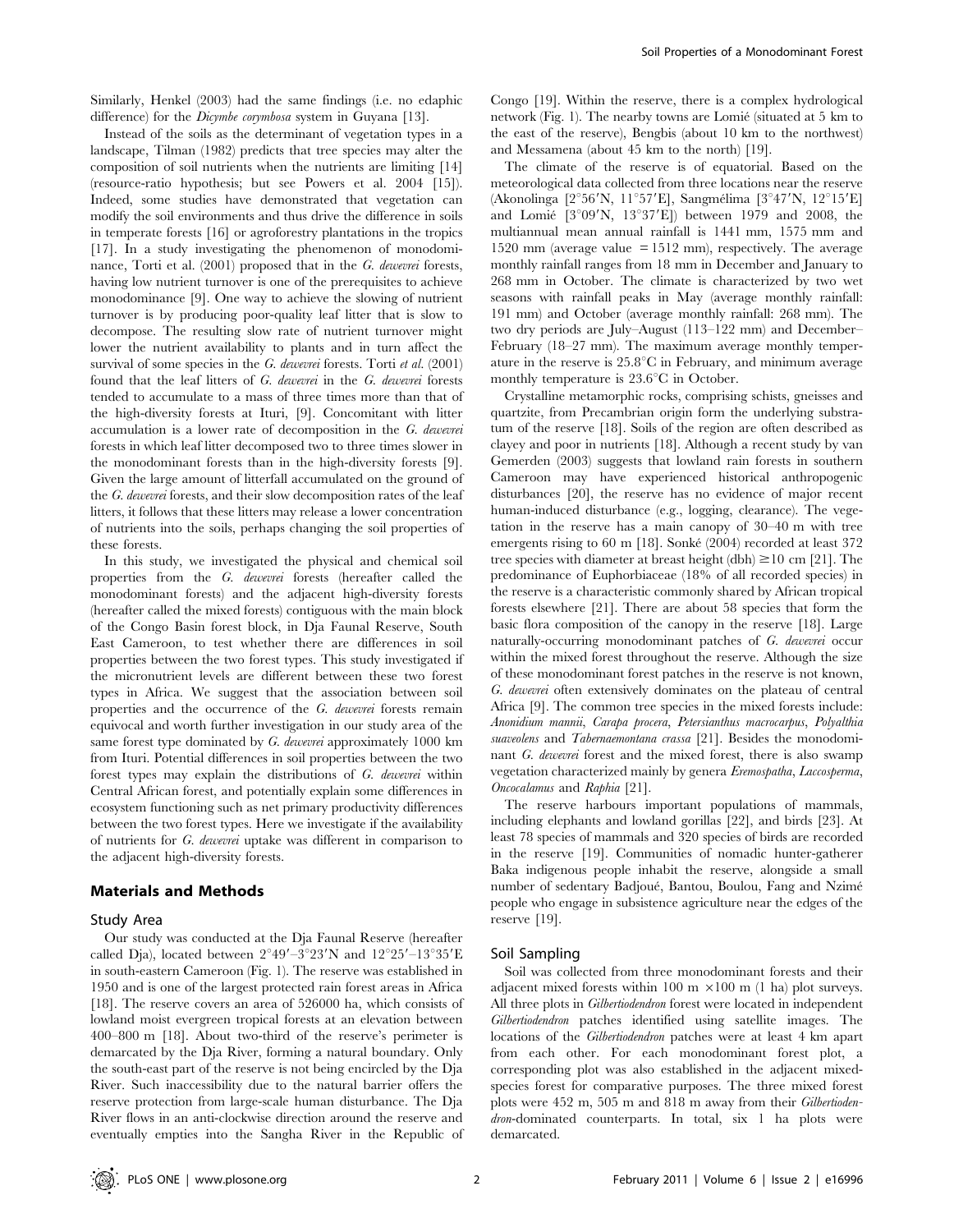

Figure 1. Map of study location at Dja Faunal Reserve in Cameroon. doi:10.1371/journal.pone.0016996.g001

We sampled soil at three locations within each of the six plots. We sampled soils at two stratified-random points within each plot (based on topography within the plot) at five depths: at  $0-5$  cm,  $5-$ 10 cm, 10–20 cm, 20–30 cm, and 150–200 cm using a soil auger (Eijkelkamp Agrisearch Equipment BV, Giesbeek, The Netherlands). At a point along the perimeter of each plot, representing the median topographic conditions, we dug a soil pit of 2 m deep to collect the soil samples at the five depths. Therefore, in total, we sampled soils at five depths at three different locations within each of the six plots for the soil analyses. After sampling, the soils were placed in plastic bags, sealed, and then air-dried at room temperature, followed sieving through a 2 mm mesh ready for physical and chemical analysis.

Samples for bulk density determinations were obtained from the wall of the soil pit in each of the six sampling plots. Samples were taken using container-rings of known volume (Eijkelkamp Agrisearch Equipment BV, Giesbeek, The Netherlands). One sample from each depth (0–5, 5–10, 10–20, 20–30, 150–200), of known volume, was oven-dried at  $105^{\circ}$ C to constant dry mass. Bulk density was then determined as a measure of the dry mass per unit volume (g  $cm^{-3}$ ).

#### Soil Laboratory Analysis

Particle size was measured on the sodium dithionite and sodium citrate treated soil. Mixture of 4 g of soil with 2 g of sodium dithionite, 22 g of sodium citrate and 100 ml of deionized water were shaken overnight and then allowed to settle for 12 hrs. We decanted the liquid and added 100 ml deionized water with 1 g of calgon. The mixture was again shaken for one hour before being introduced to the particle size analyzer (Coulter LS 230, Coulter Electronics Limited) for the determination of the median value of particle size. We followed the International Society of Soil Science size classes for the soil particle size classification: particle size  $< 0.002$  mm was classified as clay,  $\ge 0.002$  mm and  $< 0.02$  mm was classified as silt, and  $>0.02$  mm was classified as sand [24]. We then determined the proportions of clay, silt and sand for each soil sample using gravimetry [25].

Soil pH was measured on a mixture of 10 g of soil with 25 ml of deionized water. Readings of the pH meter were taken only after the mixtures were stirred for one hour. Total nitrogen (N) and carbon (C) contents in soils were measured on the finely ground samples using elemental analyzer (Euro EA, EuroVector instru-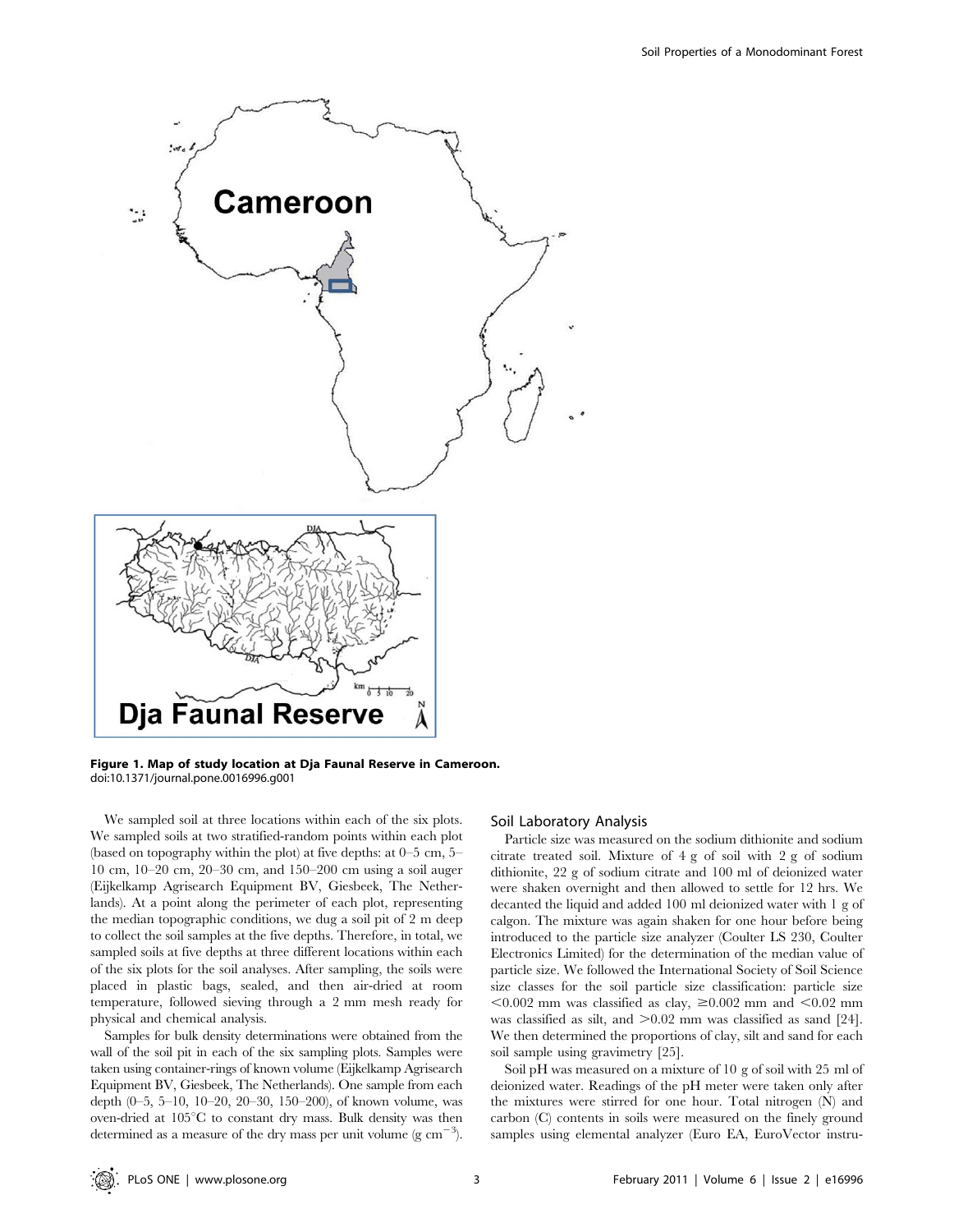

Figure 2. Comparison of the proportion of clay (top left); proportion of silt (middle left); proportion of sand (bottom left); particle size (top right); pH in H<sub>2</sub>O (middle right); and bulk density (bottom right) found in soils at different depths sampled beneath stands of forest dominated the species *Gilbertiodendron* (red line) and adjacent higher-diversity forests where no species dominates (blue lines). Circles show mean values and error bars indicate 95% confidence intervals  $(n=3)$ . doi:10.1371/journal.pone.0016996.g002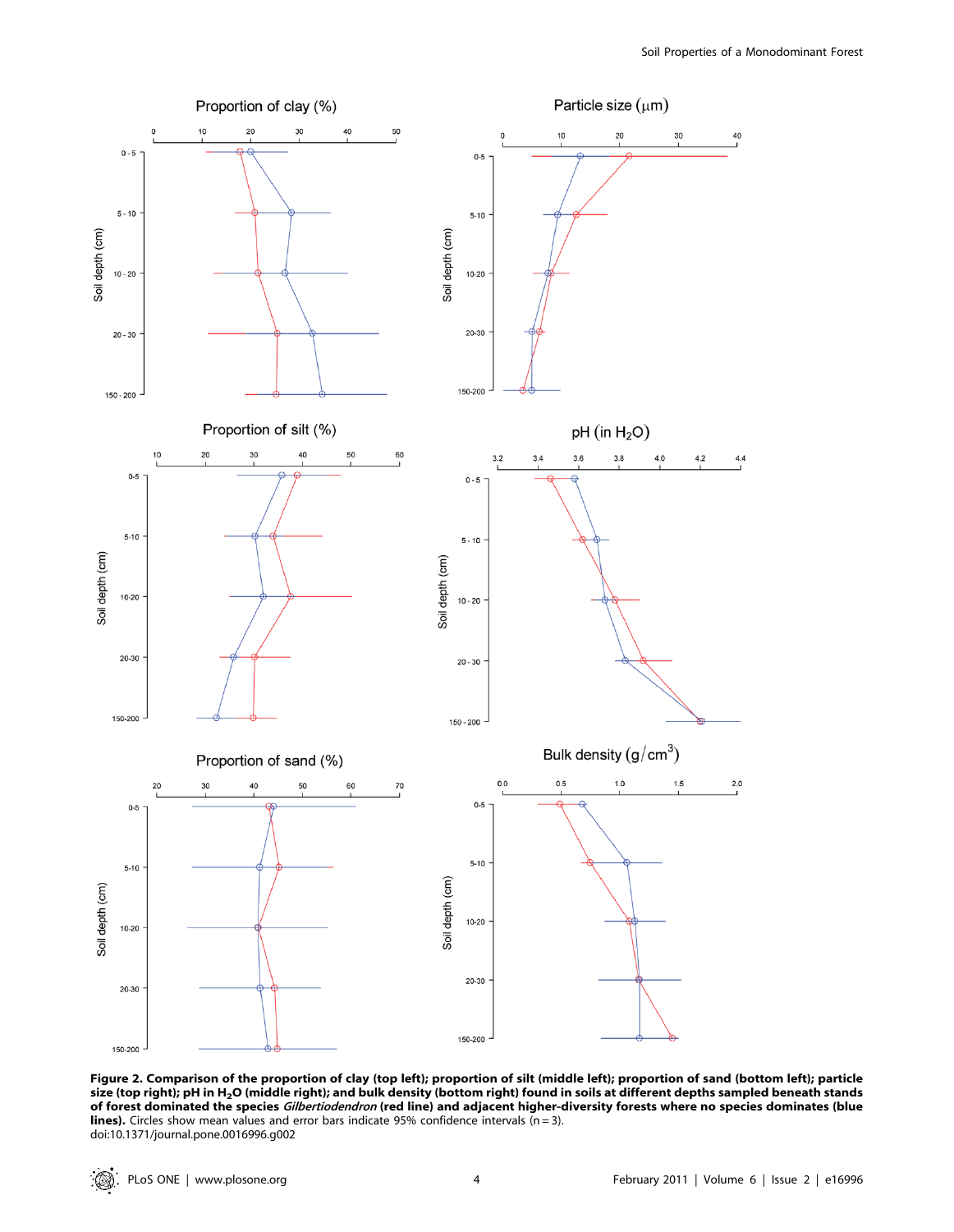ments and software). We determined the concentrations of aluminium (Al), calcium (Ca), potassium (K), magnesium (Mg) and sodium (Na) in the soil samples by using a single extraction with silver-thiourea for measuring exchangeable cations. The exchangeable cations were extracted for 4 hrs from 5 g samples by 30 ml of silver-thiourea reagent and analysed by inductively coupled plasma optical emission spectrophotometer (Optima S300 DV, Perkin Elmer) [26]. Concentrations of another 16 elements – boron(B), barium (Ba), cobalt(Co), chromium(Cr), copper(Cu), iron (Fe), manganese (Mn), molybdenum (Mo), nickel (Ni), selenium (Se), silicon (Si), strontium (Sr), titanium (Ti), vanadium (V) and zinc (Zn) – were also measured using same cation exchange capacity (CEC) procedure. Although this method was not optimal for quantitative analyses of these elements, using a standardized method enabled us to compare the relative quantities of these elements in the soils of the two forest types.

Inorganic phosphorus (P) and total P were extracted using NaOH by a fractionation method in which the former was precipitated with  $0.9 \text{ M H}_2$ SO<sub>4</sub> and the latter was treated with ammonium persulphate and  $H_2SO_4$  digests on a hotplate  $(< 400^{\circ}C$ ) [27]. Then the concentrations of inorganic NaOHextractable P and total NaOH-extractable P were determined by the method following Murphy and Riley (1962) [28]. We also extracted the labile P using resin strips in the mixture of 0.5 g samples with 30 ml deionized water. The resin strips were then removed and soaked in 20 ml 0.5 N HCL before the determination of labile P concentration following Murphy & Riley (1962) [28].

#### Statistical Analysis

Soil property values from each of the three sampling points within each plot were averaged for each of the five soil depths (but see Dataset S1for those that were averaged using less than three sampling points). To examine if there were differences in soil properties between the monodominant and mixed forests, we calculated their mean values and  $95\%$  confidence intervals (n = 3) for each soil depth [29]. To further compare the soil properties between the two forest types, we also calculated the 95% confidence intervals for the deep soil (150–200 cm) and the averaged values of the top soil depth classes (0–5 cm, 5–10 cm, 10–20 cm and 20–30 cm) for each forest types. In addition, we compared the soil characteristics between the two forest types using paired t test for matched pairs ( $n = 3$ ) for both top and deep soils. These multiple tests of significance were subjected to Bonferroni correction procedure [30].

#### Results and Discussion

Low nutrient availability has been suggested to play a role in the formation of monodominant forests [9]. Concomitant with this soil-related mechanism is a lower rate of litter decomposition in the monodominant forests [9,31]. Furthermore, many monodominant species are associated with ectomycorrhizae which allow more efficient exploitation of larger volumes of soils or directly decompose leaf litter [13]. Our results, however, highlight the discrepancy between this low-nutrient hypothesis and the empirical observations in G. dewevrei-dominated forests.

The soils from under the monodominant forests and adjacent mixed forests in the Dja Faunal reserve were both acidic, weathered clayey Ferrosols in World Reference Base for Soil Resources classification [32] (also known as Oxisols in USDA classification [33]; for detailed descriptions see Table S1). The top soil (0–30 cm) from both forest types was sandy clay loam and became sandy clay below 150 cm. The monodominant forests had

consistently lower proportion of clay and higher proportion of silt than the mixed forests along the depth gradient, but the differences were not statistically significant (Fig. 2). The median soil particle size decreased with depth in both forest types (Fig. 2).

Soil characteristics varied with depth. The median grain size of all soil samples from the different depths was classified as fine silt. Soil pH increased with depth in both forest types with all soil samples being acidic (Fig. 2). There were no significant differences in pH with depth from soils from under the two forest types. Similarly, higher soil bulk density was observed in greater depth in both monodominant forests and mixed forests, and not significantly different when comparing soils under the two forest types (Fig. 2). Carbon content, N content, labile P concentration, inorganic NaOH-extractable P concentration and total NaOHextractable P concentration each declined with depth, as expected, and none were significantly different between the soils under the two forest types at any depth (Fig. 3). The C:N ratios of all soil samples from different depth ranged below 25:1 (Fig. 3; Table 1). This means that the decomposition of soil organic matter was not limited by the amount of soil N availability in both forest types. There was no significant difference between the two forest types for C:total NaOH-extractable P ratio (Fig. 3; Table 1).

The concentrations of Ca, Fe, K, Mg, Mn, Na and Ni decreased with depth for both forest types while those of Al, Ba, Na, Cu, Si and Zn remained relatively constant (Table S2). However, the monodominant forests had consistently lower concentrations of Ba, Mg and Ni than the mixed forests along the depth gradient (Table S2). None were significantly difference between the soils under the two forest types. Concentrations of other 7 elements from both forest types  $-$  B, Co, Cr, Mo, Se, Sr, Ti, and V – were at too low level to be detected by the CEC method.

However, prior to Bonferroni correction procedure, the top soils in the mixed forests had a significantly higher Ni concentration  $(P = 0.022)$  and their deep soils had a significantly higher level of Si  $(P = 0.030)$ . These differences were likely the results of multiple tests of significance [30]. Moreover, these differences were unlikely to cause Ni and Si deficiencies in the plants within the monodominant forests (i.e., the differences were likely not biologically meaningful). In short, comparisons between the monodominant and mixed forests at top soils and deep soils show no significant or biologically meaningful differences in their soil properties.

Although we used a small number of replicate plots, our results are in accordance with other similar studies in the region. For example, Conway (1992) found that there were no differences in the mean values of the soil parameters – such as pH, organic C, N, total P, extractable P, K, Ca and Mg – between the monodominant forests and mixed forests at Ituri forest in the Democratic Republic of Congo, over 1000 km away from the Dja Faunal Reserve [10]. Similarly, in a different location at Ituri forest, Hart et al. (1989) showed that the soil factors – such as the concentrations of Ca, K, Mg and P in top soils (20-cm depth) and Ca, Mg and P in deep soils  $(150$ -cm depth) – were not different [34]. While acknowledging the paucity of studies, so far relatively few differences in soil properties were reported among the monodominant and mixed tropical forests [10–12]. Despite that, the findings of some soil parameters were not consistent across the studies in the same region. For example, in the same study as mentioned above, Hart et al (1989) found that the concentrations of K in deep soils between forest types were significantly different [34]. Also in another location at Ituri forest studied by Torti et al. (2001), the monodominant forests had a lower level (one-third) of nitrogen (ammonium and nitrate) availability in the soil than the mixed forests [9]. Such discrepancies suggest that we cannot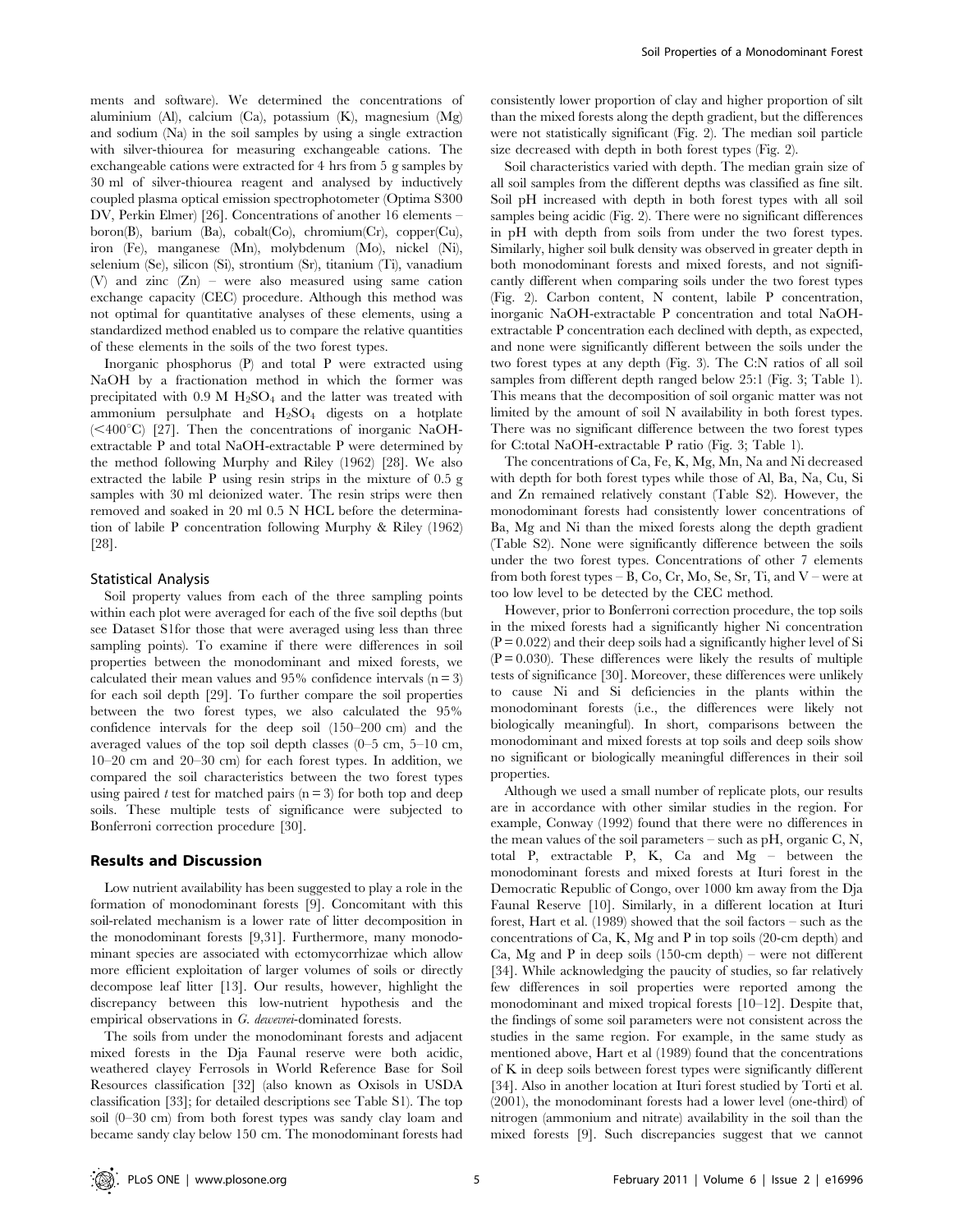

Figure 3. Comparison of the C content of soil organic residues (first row, left); N content of soil organic residues (first row, centre); C/N ratio (first row, right); labile P concentration (second row, left); inorganic NaOH-extractable P concentration (second row, centre); total NaOH-extractable P concentration (second row, right) and C:total NaOH-extractable P ratio (third row, left) found in soils at different depths sampled beneath stands of forest dominated the species Gilbertiodendron (red line) and adjacent higherdiversity forests where no species dominates (blue lines). Circles show mean values and error bars indicate 95% confidence intervals (n = 3). doi:10.1371/journal.pone.0016996.g003

assume all monodominant G. dewevrei forests to have the same soil properties as their adjacent mixed forests. Hence, it is important that future studies comparing the mixed and monodominant forest types investigate their soil characteristics.

This study shows that, generally, soils – including those at depth of 0–5 cm which are likely to be most influenced by the vegetation – were not different between the monodominant  $G$ . dewevrei forests and the adjacent mixed forests. Further, we have showed that, for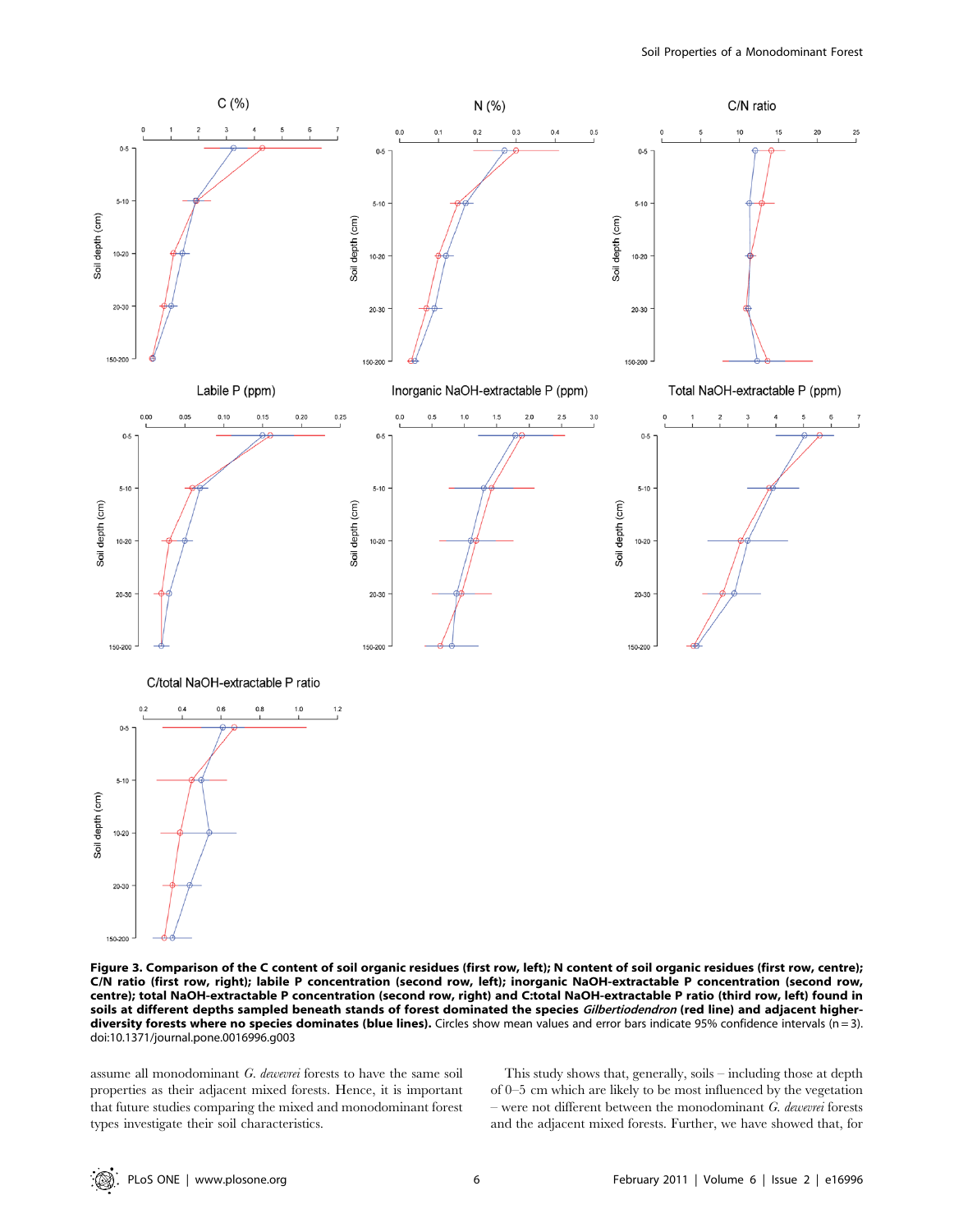Table 1. Soil physical and chemical characteristics in three 1 ha plots of monodominant Gilbertiodendron forest and three 1 ha plots of mixed forest at Dja Faunal Reserve, Cameroon.

| <b>Parameters</b>                  | Top soil (0-30 cm) |                  |    | Deep soil (150-200 cm) |                  |    |
|------------------------------------|--------------------|------------------|----|------------------------|------------------|----|
|                                    | Monodominant       | <b>Mixed</b>     |    | Monodominant           | <b>Mixed</b>     |    |
| Proportion of clay (%)             | $21.5 \pm 8.1$     | $27.2 \pm 10.4$  | ns | $25.3 \pm 6.4$         | $34.8 \pm 13.3$  | ns |
| Proportion of silt (%)             | $35.2 \pm 7.6$     | $31.0 + 4.4$     | ns | $29.9 \pm 4.8$         | $22.3 \pm 4.1$   | ns |
| Proportion of sand (%)             | $43.3 \pm 7.7$     | $41.8 \pm 14.4$  | ns | $44.9 \pm 2.9$         | $42.9 \pm 14.2$  | ns |
| Median particle size (µm)          | $12.23 \pm 6.36$   | $8.90 \pm 2.09$  | ns | $3.50 \pm 2.5$         | $5.02 \pm 4.84$  | ns |
| <b>Bulk density</b>                | $0.87 + 0.02$      | $1.01 \pm 0.20$  | ns | $1.45 \pm 0.04$        | $1.17 \pm 0.33$  | ns |
| pH (H <sub>2</sub> O)              | $3.70 \pm 0.09$    | 3.71 $\pm$ 0.04  | ns | $4.20 \pm 0.14$        | $4.21 \pm 0.18$  | ns |
| C(%)                               | $2.03 \pm 0.66$    | $1.89 + 0.20$    | ns | $0.32 \pm 0.1$         | $037 + 0.07$     | ns |
| N (%)                              | $0.15 \pm 0.03$    | $0.16 \pm 0.01$  | ns | $0.03 \pm 0.01$        | $0.04 \pm 0.01$  | ns |
| C/N                                | $12.31 \pm 1.05$   | 11.45 $\pm$ 0.45 | ns | $13.06 \pm 5.78$       | $12.26 \pm 3.60$ | ns |
| Labile P (ppm)                     | $0.07 + 0.01$      | $0.07 + 0.01$    | ns | $0.02 \pm 0.00$        | $0.02 \pm 0.01$  | ns |
| Inorganic NaOH-extractable P (ppm) | $1.37 \pm 0.59$    | $1.27 \pm 0.42$  | ns | $0.63 \pm 0.24$        | $0.81 \pm 0.40$  | ns |
| Total NaOH-extractable P (ppm)     | $3.55 \pm 0.53$    | $3.61 \pm 1.04$  | ns | $1.04 \pm 0.24$        | $1.16 \pm 0.20$  | ns |
| C/Total NaOH extractable P         | $0.47 \pm 0.17$    | $0.52 \pm 0.07$  | ns | $0.31 \pm 0.06$        | $0.35 \pm 0.10$  | ns |
| Al (cmol <sub>c</sub> /kg soil)    | $0.97 \pm 0.17$    | $0.80 \pm 0.10$  | ns | $0.73 \pm 0.18$        | $0.82 \pm 0.30$  | ns |
| Ca (cmol,/kg soil)                 | $0.06 + 0.02$      | $0.06 \pm 0.02$  | ns | $0.01 \pm 0.01$        | $0.02 \pm 0.00$  | ns |
| K (cmol <sub>c</sub> /kg soil)     | $0.10 + 0.02$      | $0.10 \pm 0.02$  | ns | $0.02 \pm 0.00$        | $0.02 \pm 0.00$  | ns |
| Mg (cmol <sub>c</sub> /kg soil)    | $0.09 + 0.01$      | $0.14 \pm 0.06$  | ns | $0.02 \pm 0.01$        | $0.02 \pm 0.00$  | ns |
| Na (cmol <sub>c</sub> /kg soil)    | $0.02 \pm 0.01$    | $0.02 \pm 0.01$  | ns | $0.01 \pm 0.01$        | $0.02 \pm 0.00$  | ns |
| Ba (cmol <sub>c</sub> /kg soil)    | < 0.01             | < 0.01           | ns | < 0.01                 | < 0.01           | ns |
| Cu (cmol,/kg soil)                 | < 0.01             | < 0.01           | ns | < 0.01                 | < 0.01           | ns |
| Fe (cmol <sub>c</sub> /kg soil)    | $0.23 \pm 0.04$    | $0.29 + 0.03$    | ns | < 0.01                 | < 0.01           | ns |
| Mn (cmol <sub>c</sub> /kg soil)    | < 0.01             | < 0.01           | ns | < 0.01                 | < 0.01           | ns |
| Ni (cmol <sub>c</sub> /kg soil)    | < 0.01             | < 0.01           | ns | < 0.01                 | < 0.01           | ns |
| Si (cmol <sub>c</sub> /kg soil)    | $0.05 \pm 0.02$    | $0.06 \pm 0.01$  | ns | $0.06 \pm 0.01$        | $0.10 \pm 0.00$  | ns |
| Zn (cmol <sub>c</sub> /kg soil)    | < 0.01             | < 0.01           | ns | < 0.01                 | < 0.01           | ns |

Top soil values were calculated by averaging values of the top depth classes: 0–5 cm, 5–10 cm, 10–20 cm and 20–30 cm. Deep soil were 150–200 cm. All values are expressed in mean ±95% confidence intervals (n = 3). Inorganic P and total P were extracted using NaOH. NS denotes there was non-significant difference between the two forest types based on the t test for matched paired comparison  $(n = 3)$ . ns denotes the two forest types were insignificantly different. doi:10.1371/journal.pone.0016996.t001

the first time, the soil micronutrients were not different between these forest types. Thus, the edaphic conditions were unlikely to be the cause of monodominance in G. dewevrei forests. Nevertheless, there was variation among monodominant forest soils when comparing those from the Dja Faunal Reserve with the same G. dewevrei forest at Ituri [2]. The monodominant forests at Ituri had higher pH in the top (20-cm depth) soil (pH 4.17), greater proportion of sand (top soil = 71.7%; 150 cm deep soil =  $68.4\%$ ), and higher concentrations of Ca (top soil  $= 0.65$  cmol<sub>c</sub>/kg; deep soil =  $0.76 \text{ cmol}_c/\text{kg}$  and K (top soil =  $0.22 \text{ cmol}_c/\text{kg}$ ; deep soil  $= 0.12$  cmol<sub>c</sub>/kg). This implies that the soil chemistry under the canopies of G. dewevrei forests is unlikely to be uniform.

Interestingly, these results also suggest that G. dewevrei did not influence soil chemistry in the monodominant forests. A handful of studies reported that the dominant vegetation could influence soil properties [16,17] and these species-specific effects may be caused by inter-specific differences in uptake and storage of nutrients in above-ground biomass, input of nutrients from litter, litter characteristics, microbial association or organic acid exudation [15]. Nonetheless, this was not observed in our study. One possible reason is that other life forms might grow interspersed with and underneath the crowns of G. dewevrei, and the presence of these

plants which vary in foliar nutrient contents may disrupt any effect of the dominant species on soil properties [15].

#### Conclusions

We found no empirical evidence that the properties of the soil found under monodominant forests dominated by a single canopy tree species and adjacent forests not dominated by a single species in the Dja Faunal Reserve were significantly different. However, some differences in some soil parameters had been observed between both forest types at another central Africa site, Ituri, some 1000 km from our study site. Our results also highlight that G. dewevrei does not have strong influence on properties on surface soils. Torti et al. (2001) proposed that the turnover of nutrients in the monodominant forests is slowed down by the reduced leaf litter decomposition rate and thereby prevents the establishment of small-seeded species [9]. However, this mechanism proposed to explain monodominance is not consistent with our empirical observations which suggest that soils, or soil-vegetation interactions, are not the cause of difference in vegetation between the monodominant and mixed forest. Nevertheless, the discrepancy between this mechanism and our results does not necessarily mean that slow litter decomposition and slow nutrient turnover is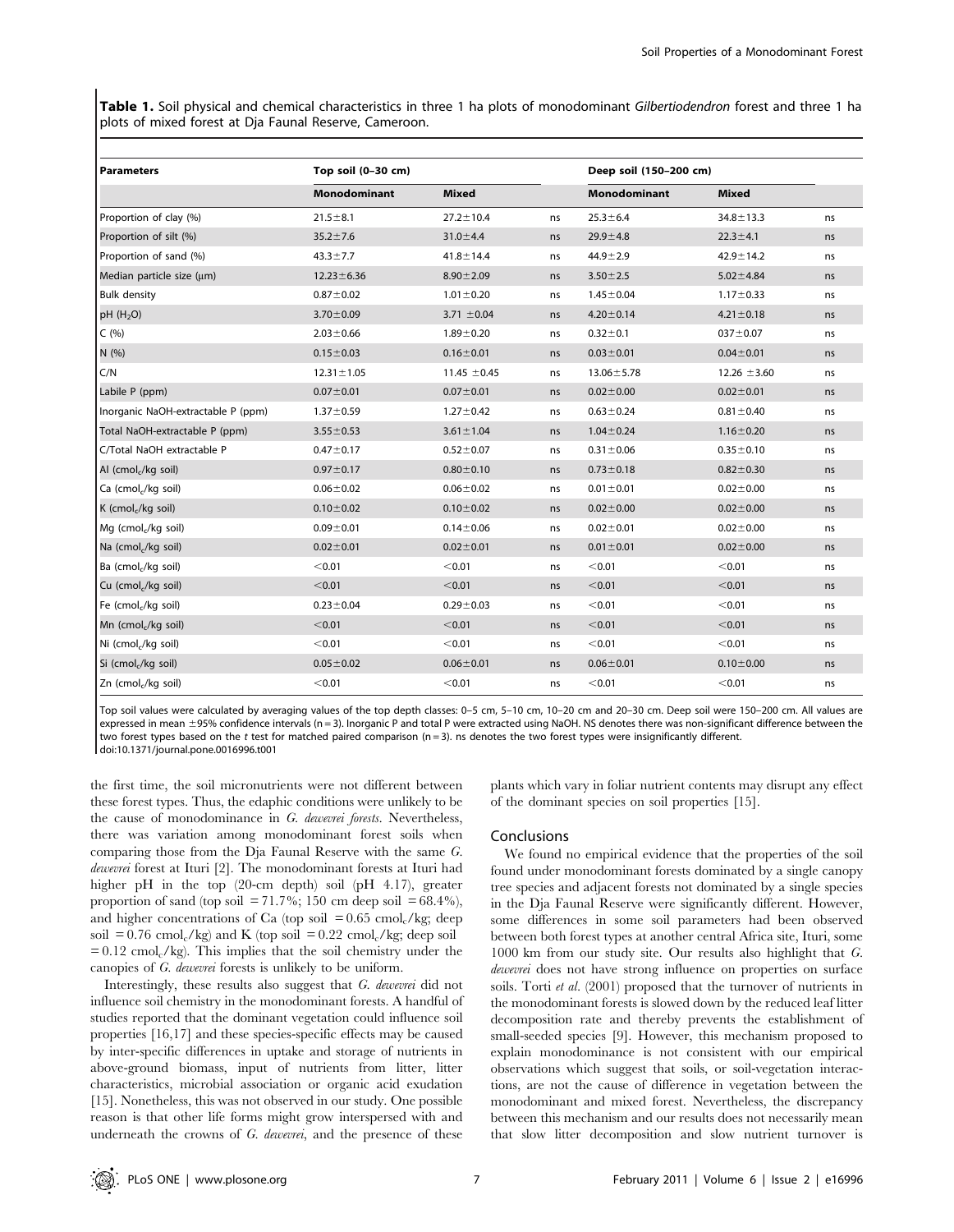unimportant when considering the mechanisms necessary for monodominance to arise [35]. Our results show that this soilmediated mechanism alone is not sufficient to explain monodominance of G. dewevrei in Central African forests. Further research is required to understand the cause of classical monodominance, which likely means investigations into mechanisms that do not invoke major differences in soils to explain the visibly obvious differences in overlying vegetation. Other mechanisms proposed necessary for gaining recruitment advantages over other species to attain monodominance include a high canopy density that casts deep shade to out-compete lightdemanding species; shade-tolerant saplings that enable survival and growth in the shade created by parent trees; ballistic dispersal that promotes gregarious habits for replacing individuals of other species; and ectomycorrhizal association which allows more efficient exploitation of larger volumes of soils or directly decompose leaf litter [9,13].

#### Supporting Information

Dataset S1 Original dataset for pH in water, bulk density, carbon (C) content, nitrogen (N) content, C/N ratio, labile phosphorus (P), inorganic NaOH-extractable P, total NaOHextractable P, clay proportion, silt proportion, sand proportion, and particle size. G1, G2, G3 were forest plots dominated by Gilbertiodendron dewevrei and M1, M2, M3 were the adjacent higherdiversity forest plots where no species dominates. G1-M1, G2-M2, and G3-M3 were pairs of 1 ha plot.

(DOC)

#### References

- 1. Richards PW (1996) The tropical rain forest. 2nd ed. Cambridge: Cambridge University Press. 575 p.
- 2. Hart TB (1985) The ecology of a single-species-dominant forest and of a mixed forest in Zaire, Africa. Ph.D. thesis. Michigan: Michigan State University.
- 3. Lewis SL, López-González G, Sonké B, Affum-Baffoe K, Baker TR, et al. (2009) Increasing carbon storage in intact African tropical forests. Nature 457: 1003–1007.
- 4. Chave J, Condit R, Muller-Landau HC, Thomas SC, Ashton PS, et al. (2008) Assessing evidence for a pervasive alteration in tropical tree communities. Plos Biology 6: 455–462.
- 5. Makana J-R, Terese BH, Liengolaa I, Ewango C, Hart JA, et al. (2004) Stand structure and species diversity in the Ituri forest dynamics plots: a comparison of monodominant and mixed forest stands. In: Loso EC, Leigh Jr. EC, eds. Tropical forest diversity and dynamism. Chicago: University of Chicago Press. pp 159–174.
- 6. Clark DA, Clark DB, Sandoval R, Castro MV (1995) Edaphic and human effects on landscape-scale distributions of tropical rain-forest palms. Ecology 76: 2581–2594.
- 7. Nascimento MT, Proctor J (1997) Soil and plant changes across a monodominant rain forest boundary on Maraca Island, Roraima, Brazil. Global Ecology and Biogeography Letters 6: 387–395.
- 8. Newbery DM, Alexander IJ, Rother JA (1997) Phosphorus dynamics in a lowland African rain forest: The influence of ectomycorrhizal trees. Ecological Monographs 67: 367–409.
- 9. Torti SD, Corey PD, Kursar TA (2001) Causes and consequences of monodominance in tropical lowland forests. American Naturalist 157: 141–153.
- 10. Conway D (1992) A comparison of soil parameters in monodominant and mixed forests in the Ituri Forest Reserves, Zaire. Tropical Environmental Science Honours Project. Aberdeen: University of Aberdeen.
- 11. Nascimento MT, Protor J (1997) Soil and plant changes across a monodominant rain forest boundary on Maraca Island, Roraima, Brazil. Global Ecology and Biogeography Letters 6: 387–395.
- 12. Martijena NE (1998) Soil properties and seedling establishment in soils from monodominant and high-diversity stands of the tropical deciduous forests of Mexico. Journal of Biogeography 25: 707–719.
- 13. Henkel TW (2003) Monodominance in the ectomycorrhizal Dicymbe corymbosa (Caesalpiniaceae) from Guyana. Journal of Tropical Ecology 19: 417–437.
- 14. Tilman D (1982) Resource competition and community structure. Princeton: Princeton University Press. 296 p.

Table S1 Detailed soil description of the pits (200-cm depth) from the three pairs of 1 ha forest plots at the Dja Faunal Reserve. The pairs were G1-M1, G2-M2, and G3-M3. (DOC)

Table S2 Concentrations of Al, Ba, Ca, Cu, Fe, K, Mg, Mn, Na, Ni, Si and Zn found in soils at different depths sampled beneath plots of forest dominated by Gilbertiodendron dewevrei (G1, G2, G3) and adjacent higher-diversity forests where no species dominates (M1, M2, M3). G1-M1, G2-M2, and G3-M3 were pairs of 1 ha plot.

(DOC)

#### Acknowledgments

We thank Oliver Phillips and Michael Swaine for their insightful comments on the earlier drafts. We thank Alaman Sikiro, Lindsay Banin, Marie-Noel Kamdem and Nguembou Kamgang Charlemagne for field assistance, and are grateful to Jeannette Sonke´, Jean-Michel Onana from the National Herbarium of Cameroon, Sheila Hannan from Kenya Airways, Gabriella Contini from the Swiss International Airlines, Guillaume Dzikouk (deceased) from Birdlife Cameroon, the villagers in Somalomo, ECO-FAC-Cameroon, the Ministry of Scientific Research and Innovation, and the Ministry of Forests and Fauna in Cameroon for their logistic support. We also thank all support staff at the School of Geography, University of Leeds, for their generous help in the laboratories. This paper is dedicated to Moïse Mikame, recently deceased, who provided essential field assistance in the course of this work.

#### Author Contributions

Conceived and designed the experiments: SLL BS. Performed the experiments: CAQ KSHP BS SLL. Analyzed the data: KSHP CAQ SLL. Wrote the paper: KSHP SLL CAQ BS JL.

- 15. Powers JS, Kalicin MH, Newman ME (2004) Tree species do not influence local soil chemistry in a species-rich Costa Rican rain forest. Journal of Tropical Ecology 20: 587–590.
- 16. Zinka PJ (1962) Pattern of influence of individual forest trees on soil properties. Ecology 43: 130.
- 17. Rhoades CC (1997) Single-tree influences on soil properties in agroforestry: lessons from natural forest and savanna ecosystems. Agroforestry Systems 35: 71–94.
- 18. McGinley M (2008) Dja Faunal Reserve. In: Cleveland CJ, ed. Encyclopedia of Earth United Nations Environmental Programme–World Conservation Monitoring Centre, Available: http://www.eoearth.org/article/Dja\_Faunal\_Reserve, \_Cameroon. Accessed 2010 Sep 06.
- 19. Wilme´ L (2002) La Reserve de Faune du Dja. Gabon: ECOFAC, 55 p.
- 20. van Gemerden BS, Olff H, Parren MPE, Bongers F (2003) The pristine forest rain forest? Remnants of historical human impacts on current tree species composition and diversity. Journal of Biogeography 30: 1381–1390.
- 21. Sonke´, B (2004) Etudes floristiques et structurales des forets de la reserve de faune du Dja (Cameroun). Ph.D. thesis. Brussels: Universite Libre de Bruxelles.
- 22. Dupain J, Guislain P, Nguenang GM, de Vleeschouwer K, van Elsacker L (2004) High chimpanzee and gorilla densities in a non-protected area on the northern periphery of the Dja Faunal Reserve, Cameroon. Oryx 38: 209–216.
- 23. Whitney KD, Fogiel MK, Lamperti AM, Holbrook KM, Stauffer DJ, et al. (1998) Seed dispersal by Ceratogymna hornbills in the Dja Reserve, Cameroon. Journal of Tropical Ecology 14: 351–371.
- 24. Brady NC, Weil RR (1999) The nature of properties of soils. 12th edition. New Jersey: Prentice Hall.
- 25. van Reeeuwijk LP (2002) Procedures in soil analysis. Wageningen: International Soil References and Information Centre, Available: http://www.isric.org/ ISRIC/webdocs/docs/tp9blanco.pdf. Assessed 2010 Sep 06.
- 26. Pleysier JL, Juo SR (1980) A single-extraction method using silver-thiourea for measuring exchangeable cations and effective CEC in soils with variable charges. Soil Science 129: 205–211.
- 27. Quesada CA (2009) Soil vegetation interaction across Amazonia. Ph.D. thesis. Leeds: University of Leeds.
- 28. Murphy J, Riley JP (1962) A modified single solution method for the determination of phosphate in natural waters. Analytical Chimica Acta 27: 31–36.
- 29. Cherry S (1998) Statistical tests in publications of The Wildlife Society. Wildlife Society Bulletin 26: 947–953.
- 30. Rice WR (1989) Analyzing tables of statistical tests. Evolution 43: 223–225.